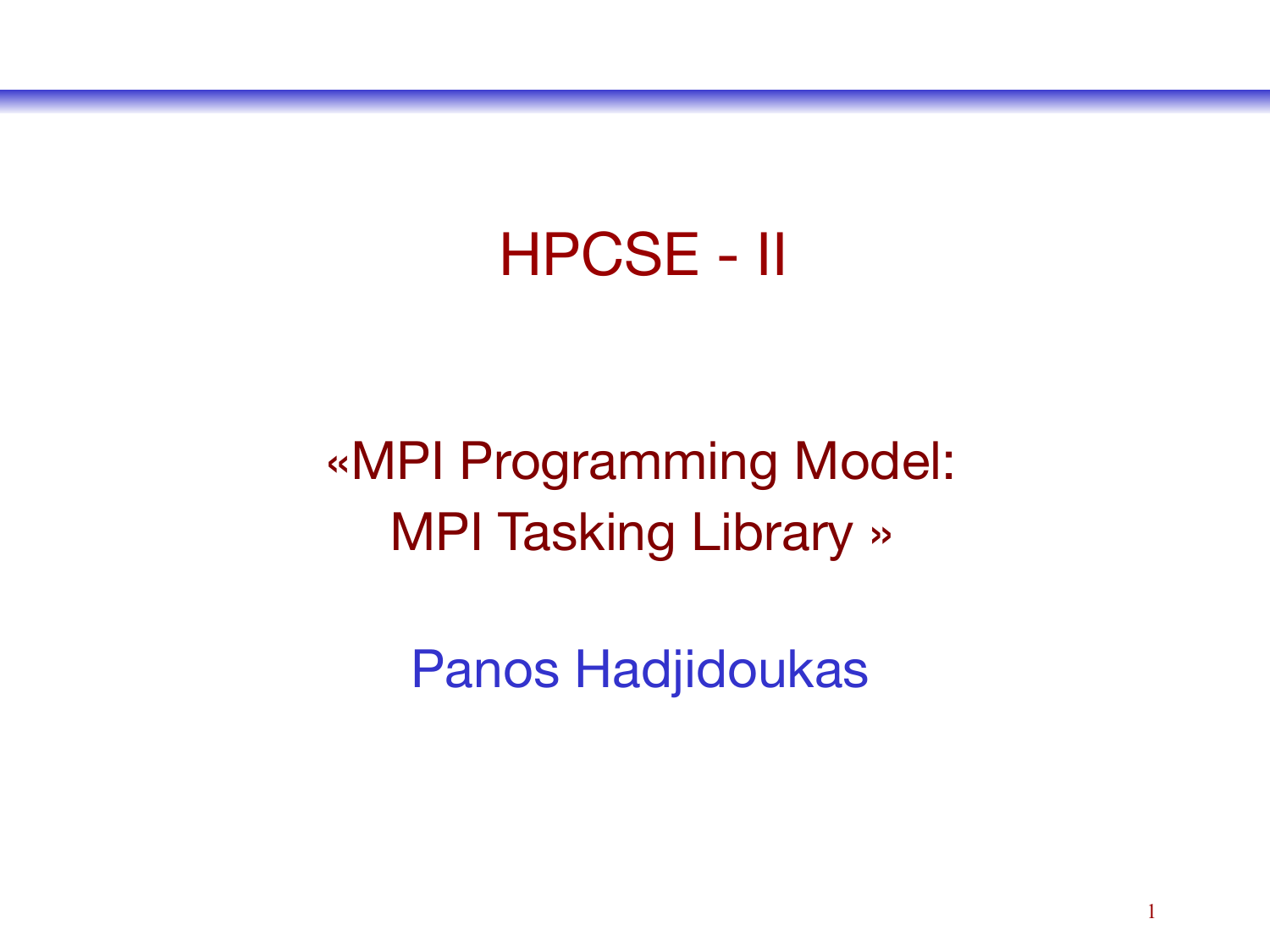# Π4U + TORC

- Applications + Algorithms + HPC
- TORC: tasking library



- All the algorithms in Π4U (e,g, CMAES, TMCMC, ABC-SubSim) are TORC-based applications
	- tasks are spawned and submitted for execution to a set of workers
	- common development approach: serial  $\rightarrow$  OpenMP  $\rightarrow$ TORC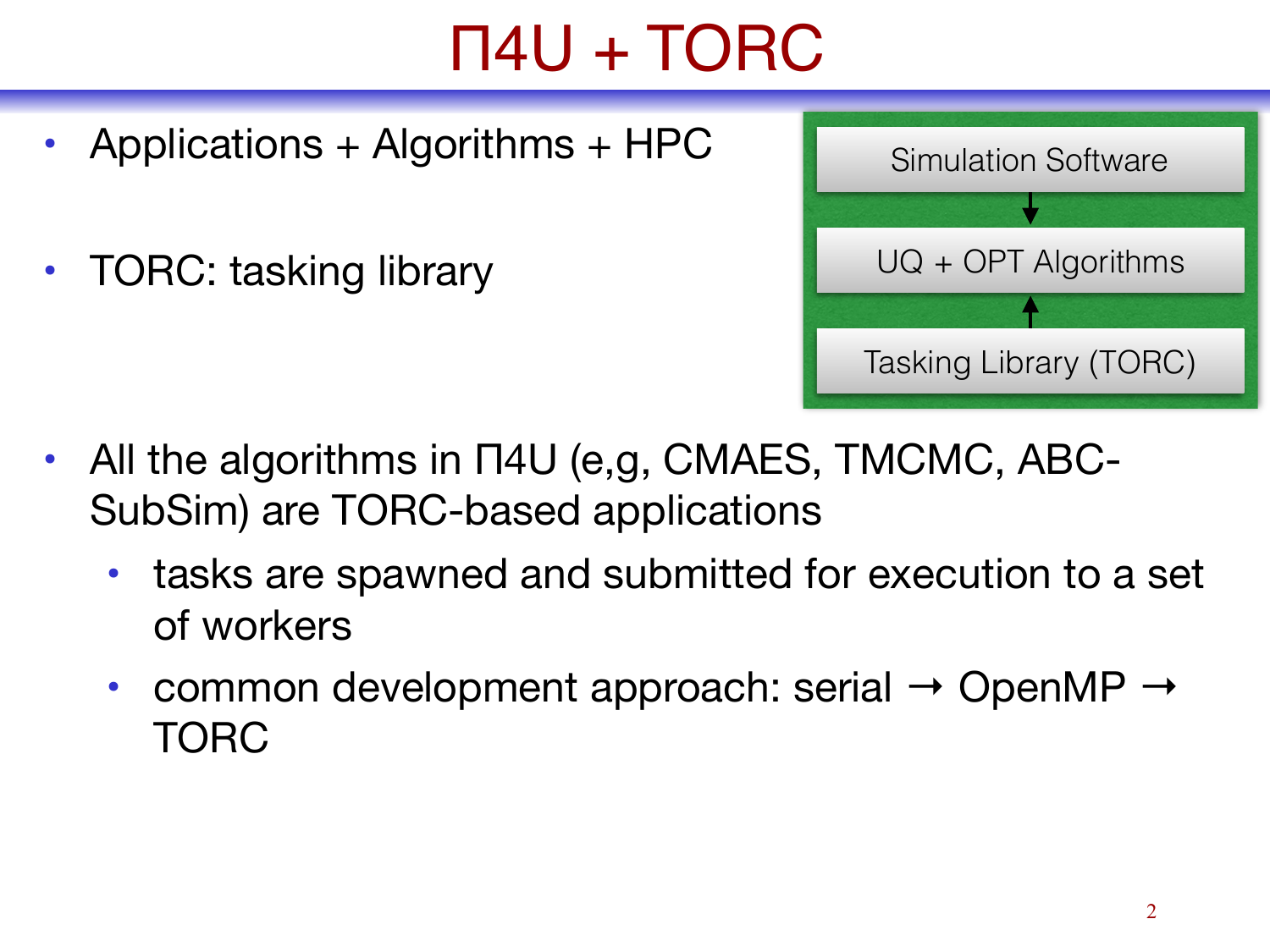# TORC Tasking Library

- Execution model: an application consists of multiple MPI processes with private memory, running on cluster nodes
	- Each MPI process consists of 1 or more worker threads
- Task: (remote) execution of a function on a set of data that are passed as arguments
	- Tasks are executed asynchronously and in any order
	- No data dependencies or point-to-point communication
	- Parent-child relationship, arbitrarily nested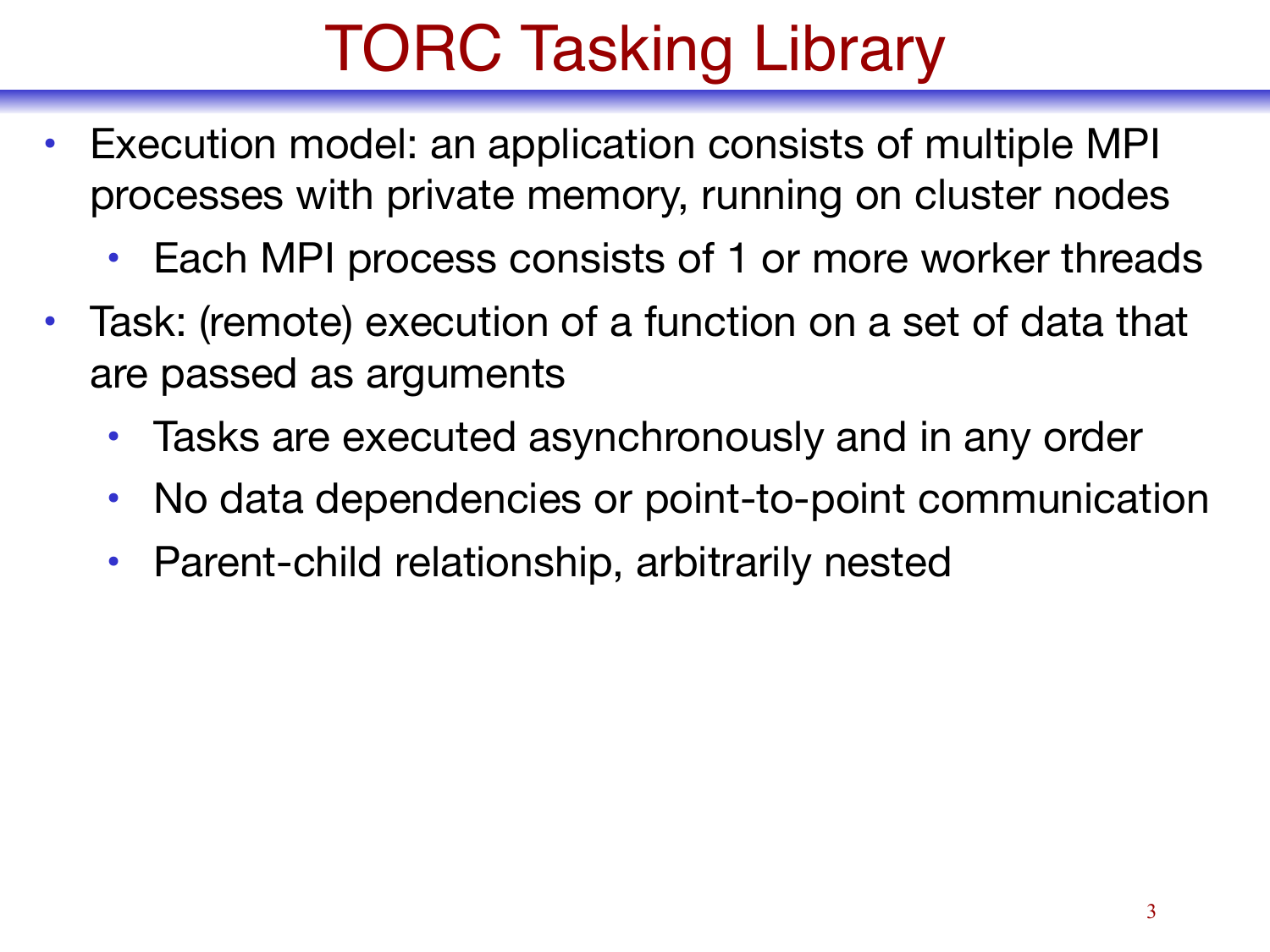### Sequential Code

```
void task(double *x, double *y) {
      *y = x[0]+x[1];}
```

```
int main(int argc, char *argv[]) {
      double result[100];
```

```
for (int i=0; i<100; i++) {
   double d[2];
   d[0] = dr and 48();
   d[1] = dr and 48();
   task(d, &result[i]);
}
```

```
/* print results */
return 0;
```
}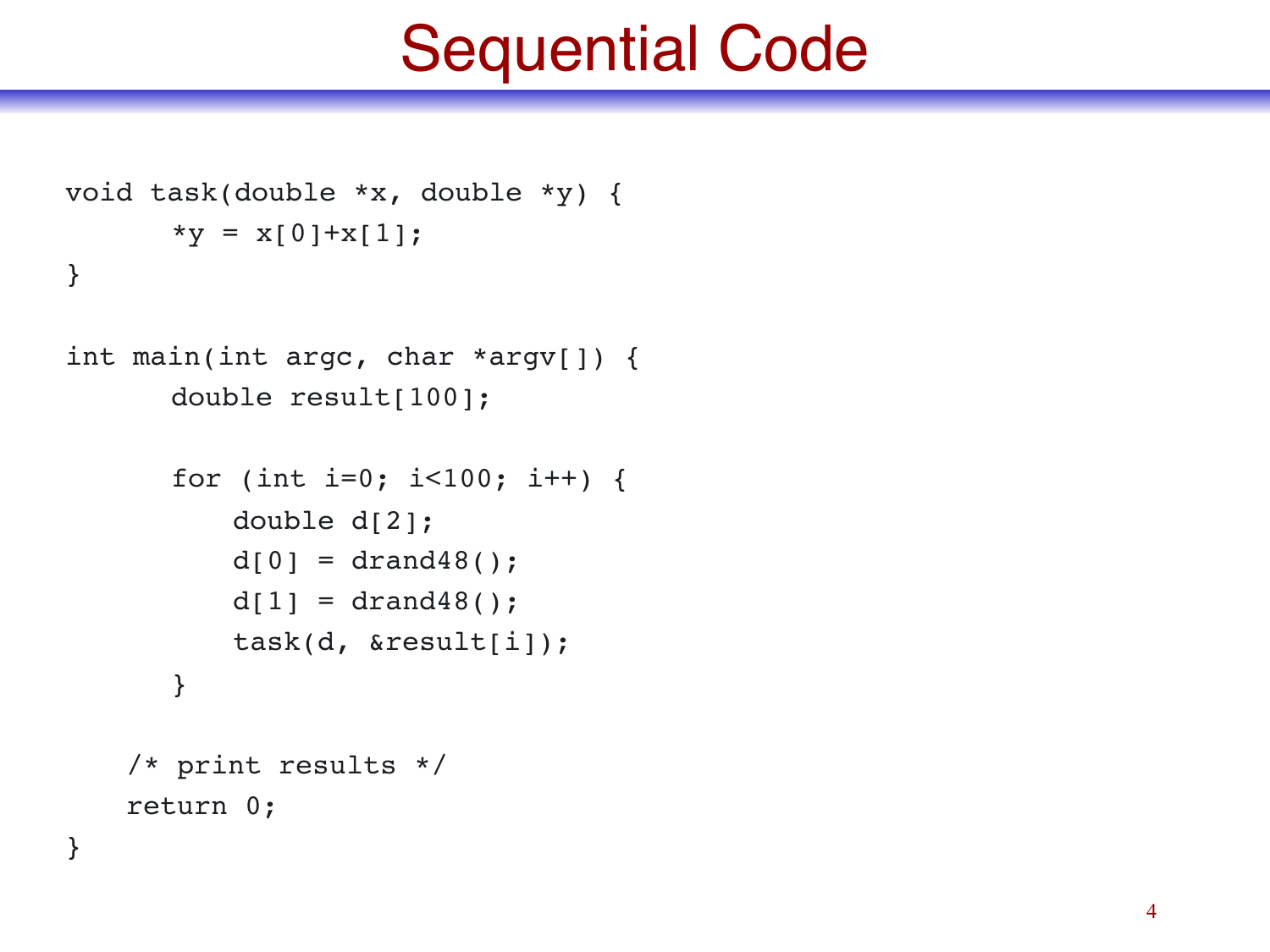### OpenMP Code

```
void task(double *x, double *y) { *y = x[0] + x[1]; }
int main(int argc, char *argv[]) {
     double result[100];
     #pragma omp parallel
     #pragma omp single nowait
     {
        for (int i=0; i<100; i++) {
            double d[2];
            d[0] = drand48();
            d[1] = drand48();
            #pragma omp task firstprivate(d, i) shared(result)
            {
              task(d, &result[i]);
            }
         }
        #pragma omp taskwait
        /* print results */
     }
   return 0;
} 5
```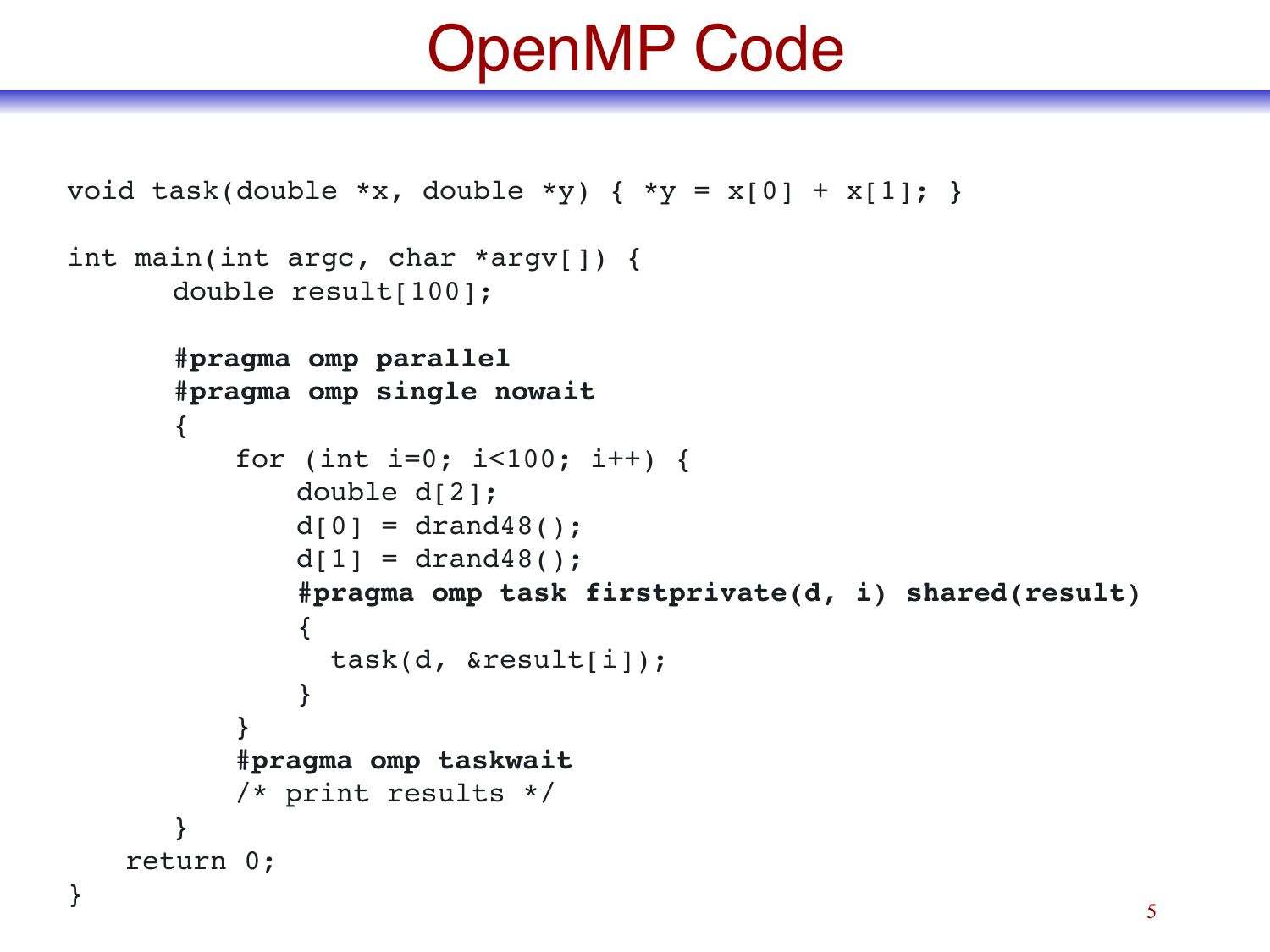### TORC-based Code

```
void task(double *x, double *y) { *y = x[0] + x[1]; }
int main(int argc, char *argv[]) {
      double result[100];
      torc_register_task(task);
      torc_init(argc, argv, MODE_MW);
      for (int i=0; i<100; i++) {
         double d[2];
         d[0] = drand48();
         d[1] = dr and 48();
         torc_task(-1, task, 2, 
              2, MPI_DOUBLE, CALL_BY_COP, /* IN (PRIVATE COPY) */
              1, MPI_DOUBLE, CALL_BY_RES, /* OUT */
              d, &result[i]);
      }
      torc_waitall();
      /* print results */
      return 0;
} 6
                                                    main(): the primary task 
                                                      of the application
                                             A task function can: 
                                              • spawn new TORC tasks
                                              • include OpenMP/MPI code 
                                              • call an external application
```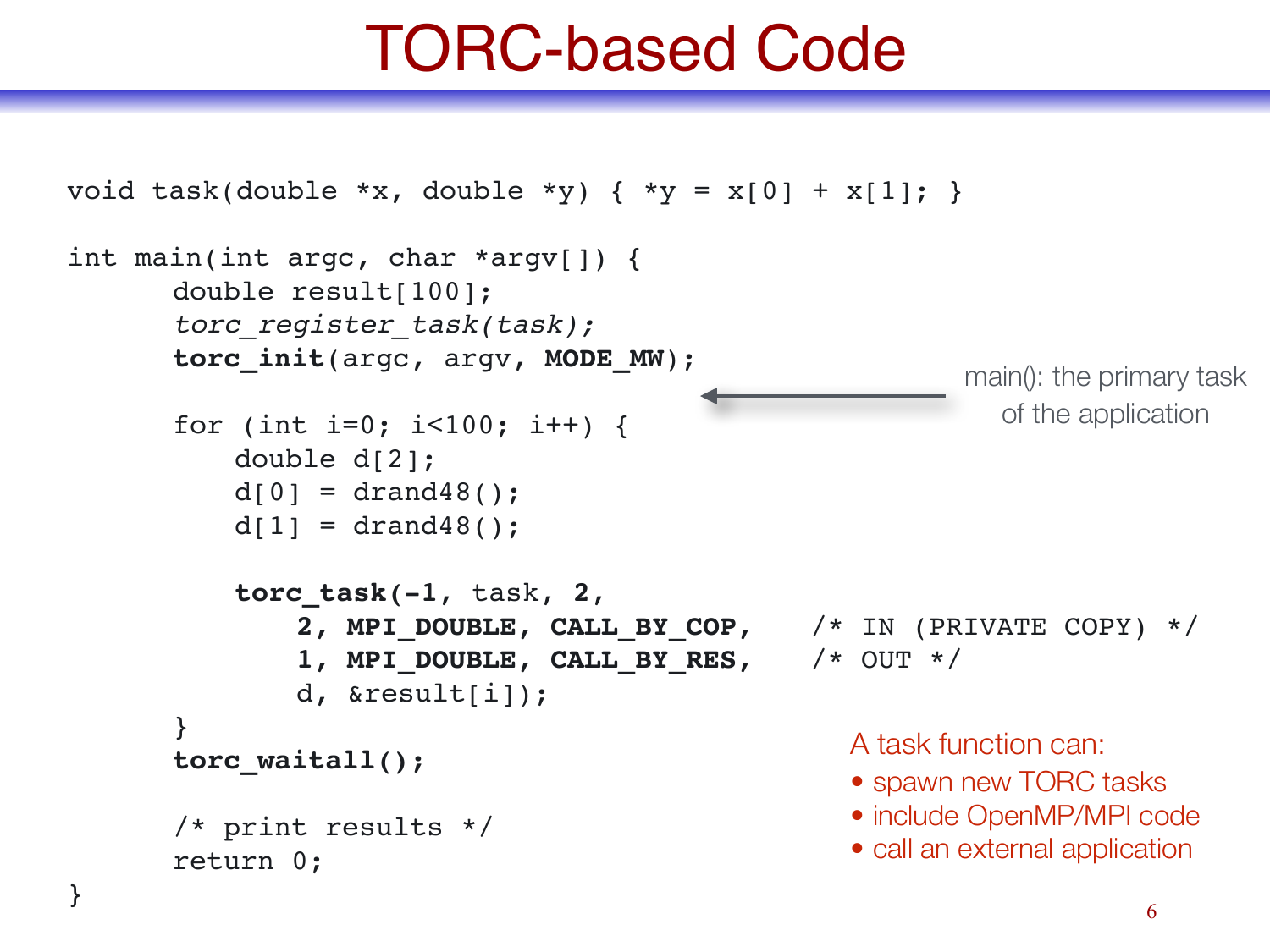### CMA-ES - Sequential C code

```
/* Iterate until stop criterion holds */
while(!cmaes TestForTermination(&evo))
{
   /* generate lambda new search points, sample population */
   pop = cmaes_SamplePopulation(&evo);
  lambda = \text{cmaes Get}(\&\text{evo}, "lambda");dim = cmaes Get(kevo, "dim");
   /* evaluate the new search points using fitfun from above */
  for (i = 0; i < lambda; ++i) {
    fitfun(pop[i], dim, &arFunvals[i]);
   }
   /* update the search distribution */
  cmaes UpdateDistribution(&evo, arFunvals);
   /* read instructions for printing output or 
      changing termination conditions */
  cmaes ReadSignals(&evo, "signals.par");
   step++;
```
}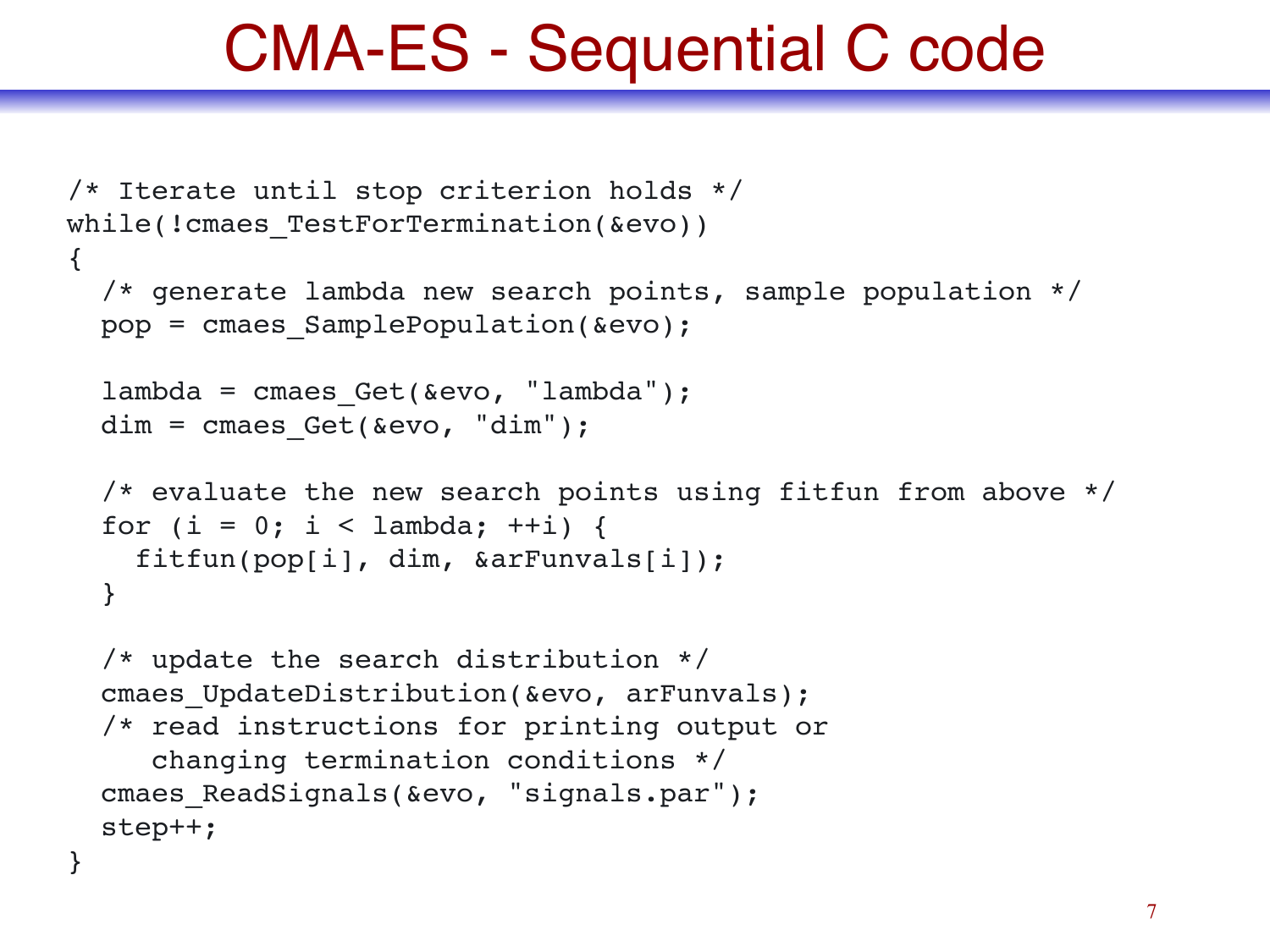#### CMA-ES - TORC tasks

```
torc_init(argn, args, MODE_MS);
...
/* Iterate until stop criterion holds */
while(!cmaes TestForTermination(&evo))
{
   ...
   /* evaluate the new search points using fitfun from above */
  for (i = 0; i < lambda; ++i) {
    torc task(-1, fitfun, 3,
      dim, MPI DOUBLE, CALL BY VAL,
       1, MPI_INT, CALL_BY_COP,
      1, MPI DOUBLE, CALL BY RES,
       pop[i], &dim, &arFunvals[i]);
   }
  torc waitall();
   ...
   step++;
}
```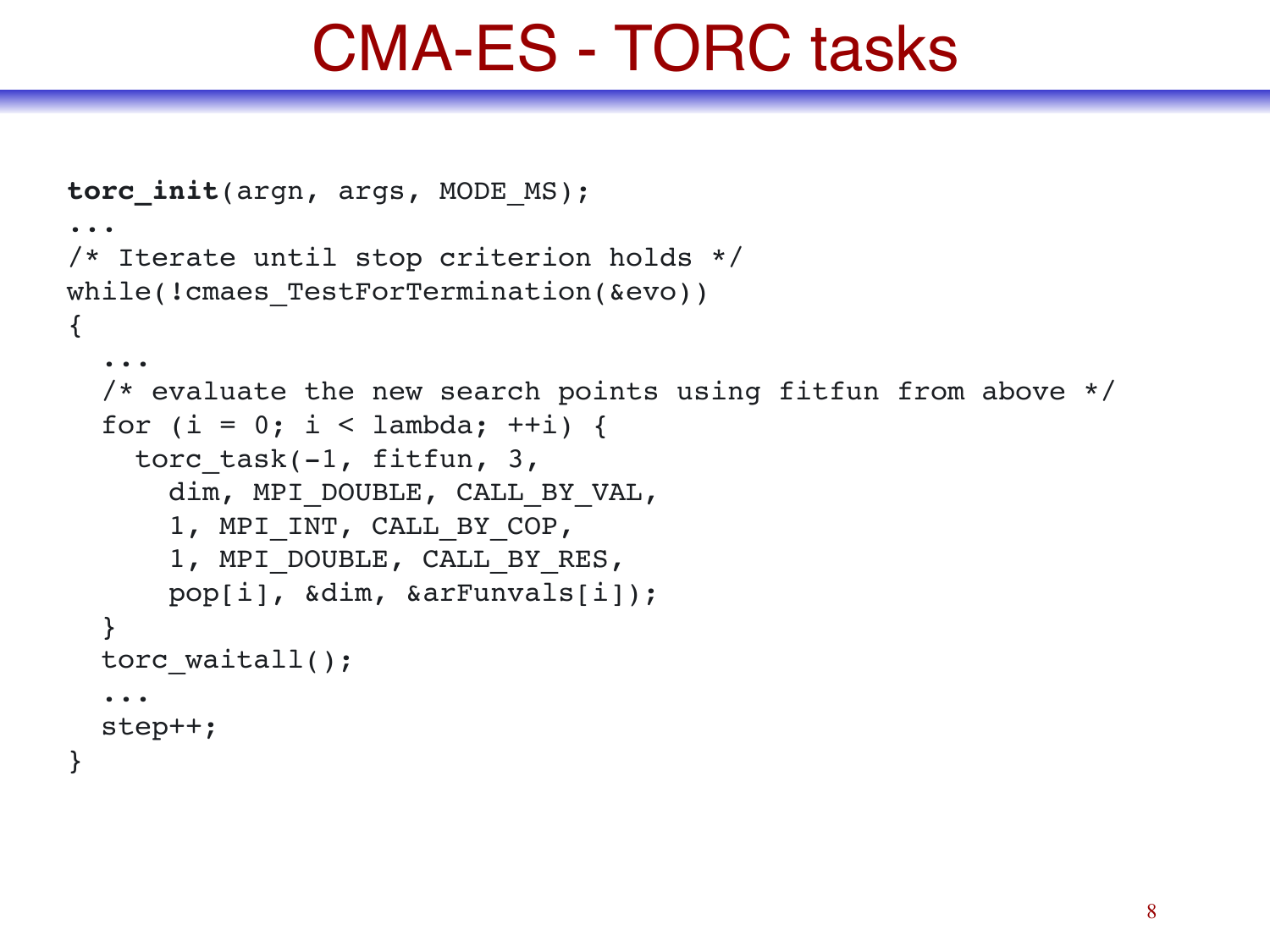# Runtime Architecture

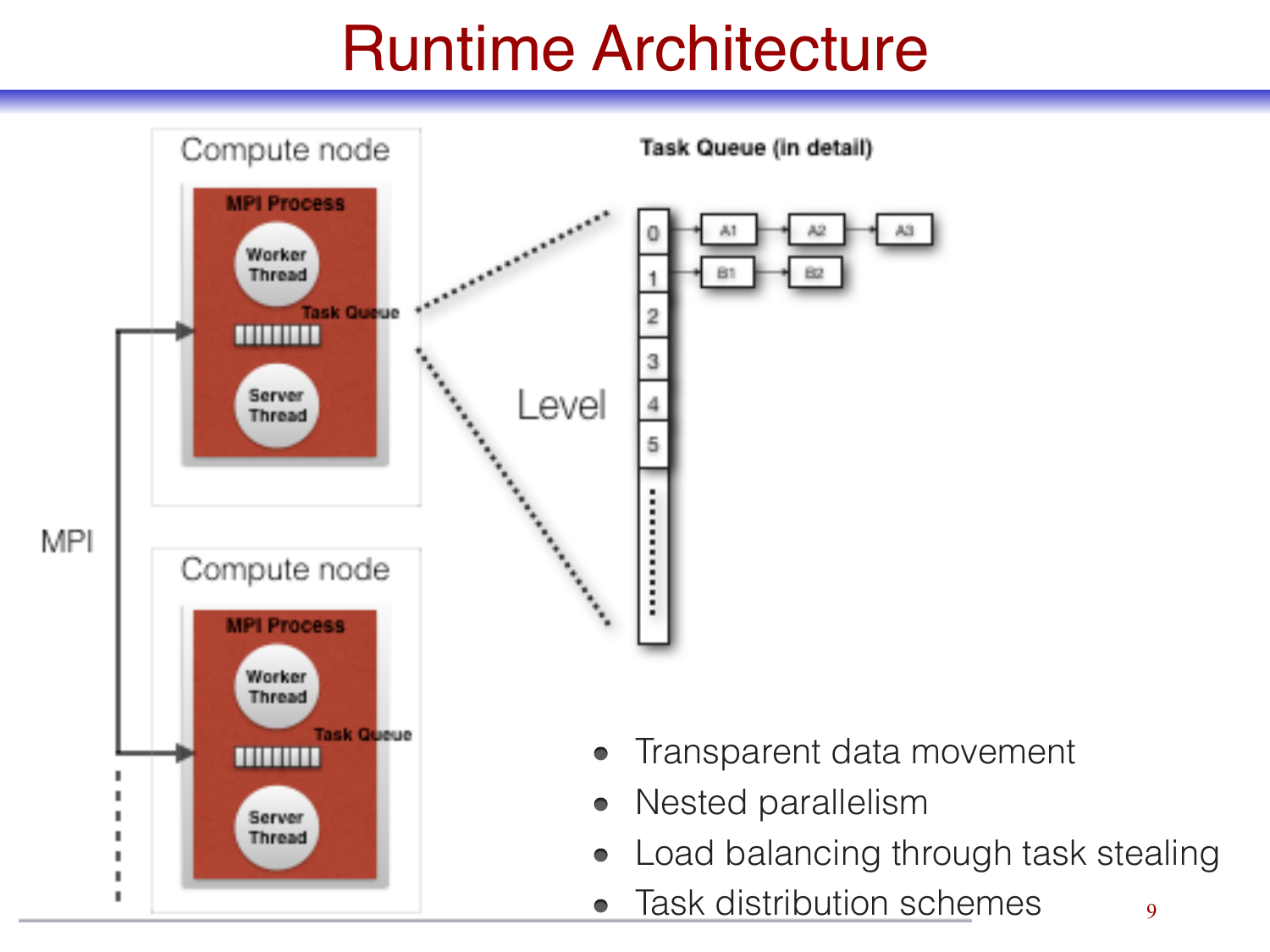# Test Case 1: TIP5 water model

- Calibration of the most widely used Molecular Dynamics (MD) model
	- Using TMCMC and CMA-ES
- Target hardware platform: Piz Daint (Cray XC30) as CSCS
	- Each node: 8-core Intel Xeon E5-2670 + 1 NVIDIA K20x GPU
- A single function evaluation includes
	- 2 MD simulations using GROMACS on CPU+GPU
	- a Matlab-based post-processing stage

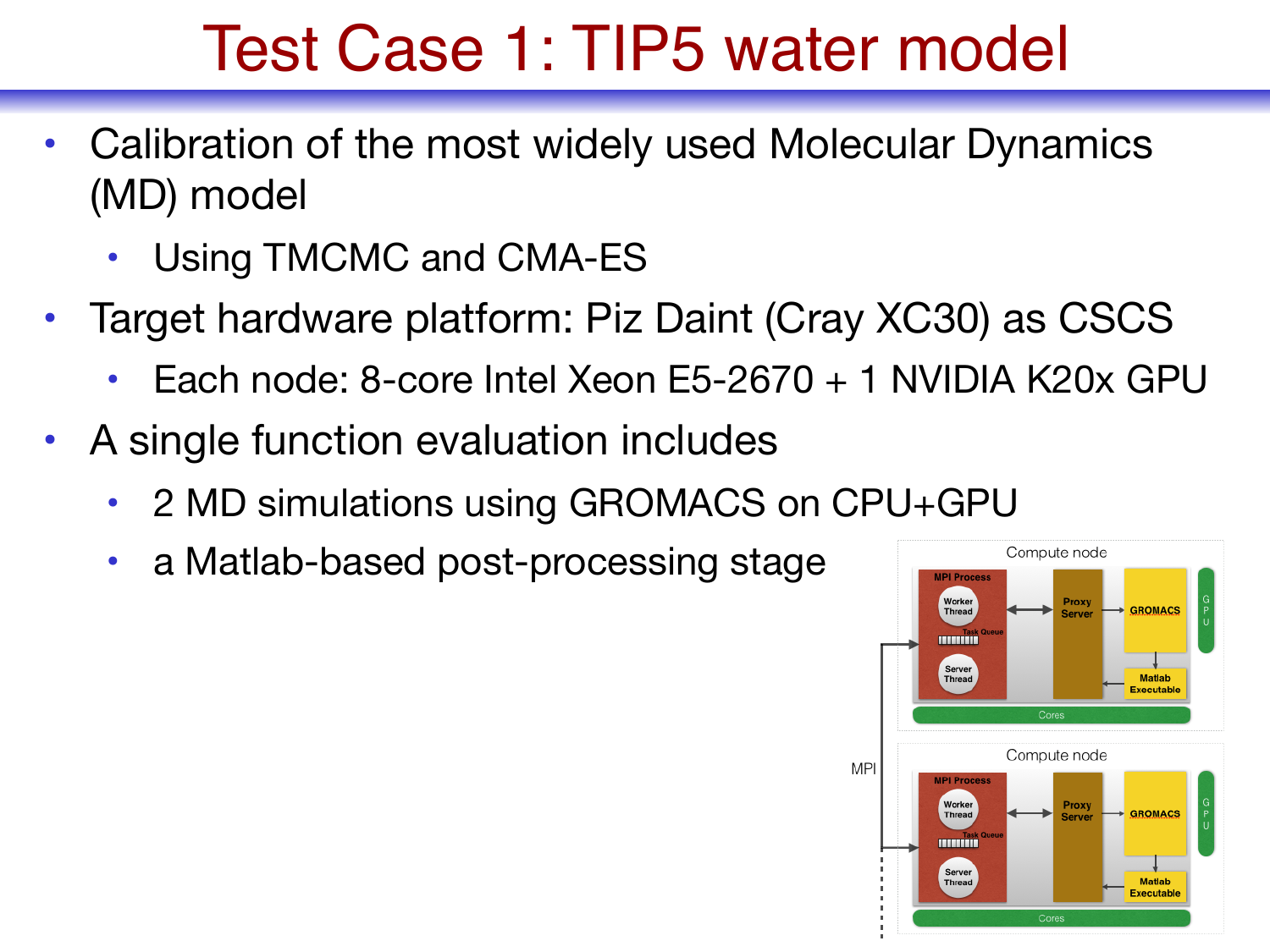### **Performance**

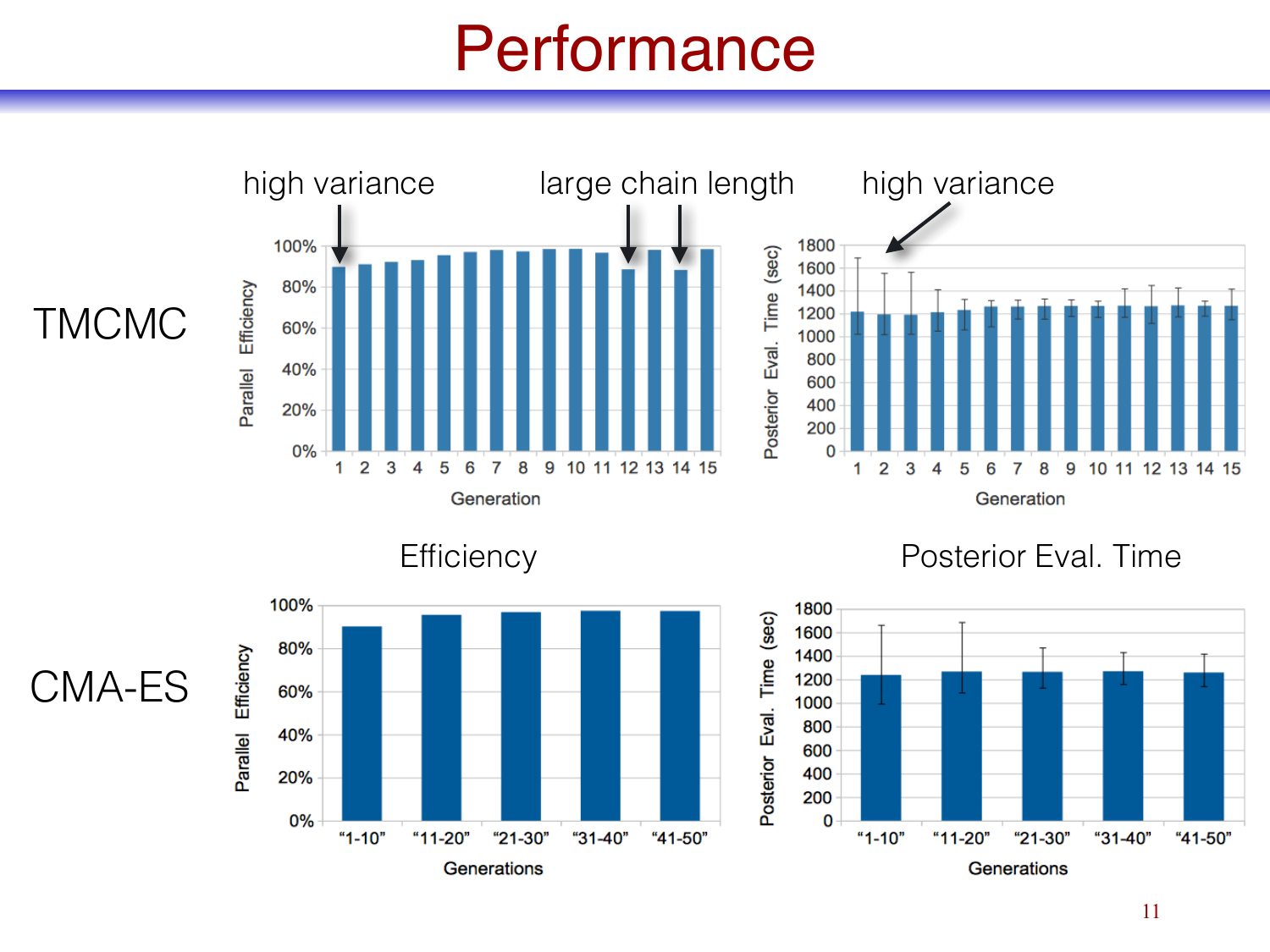# Test Case 2: LJ Potential

- Calibration of the Lennard-Jones potential parameters for **Helium** 
	- Using the ABC-SubSim algorithm
- Function evaluation:
	- MD simulation using the MPI parallel version of LAMMPS
- 512 nodes of Piz Daint:
	- 4096 cores in total, 2 TORC workers/node
- #samples=15360, chain length=5
	- 3 chain tasks per TORC worker

| Level          | l f         | $T_w$ | Efficiency |
|----------------|-------------|-------|------------|
|                |             |       |            |
|                | $82 \pm 83$ | 1497  | 81.8%      |
|                | $87 + 57$   | 1843  | 70.5%      |
| $\overline{2}$ | $68 \pm 10$ | 1237  | 81.9%      |
| 3              | $65 \pm 6$  | 1110  | 88.4%      |
|                | $66 + 5$    | 1078  | 92.2%      |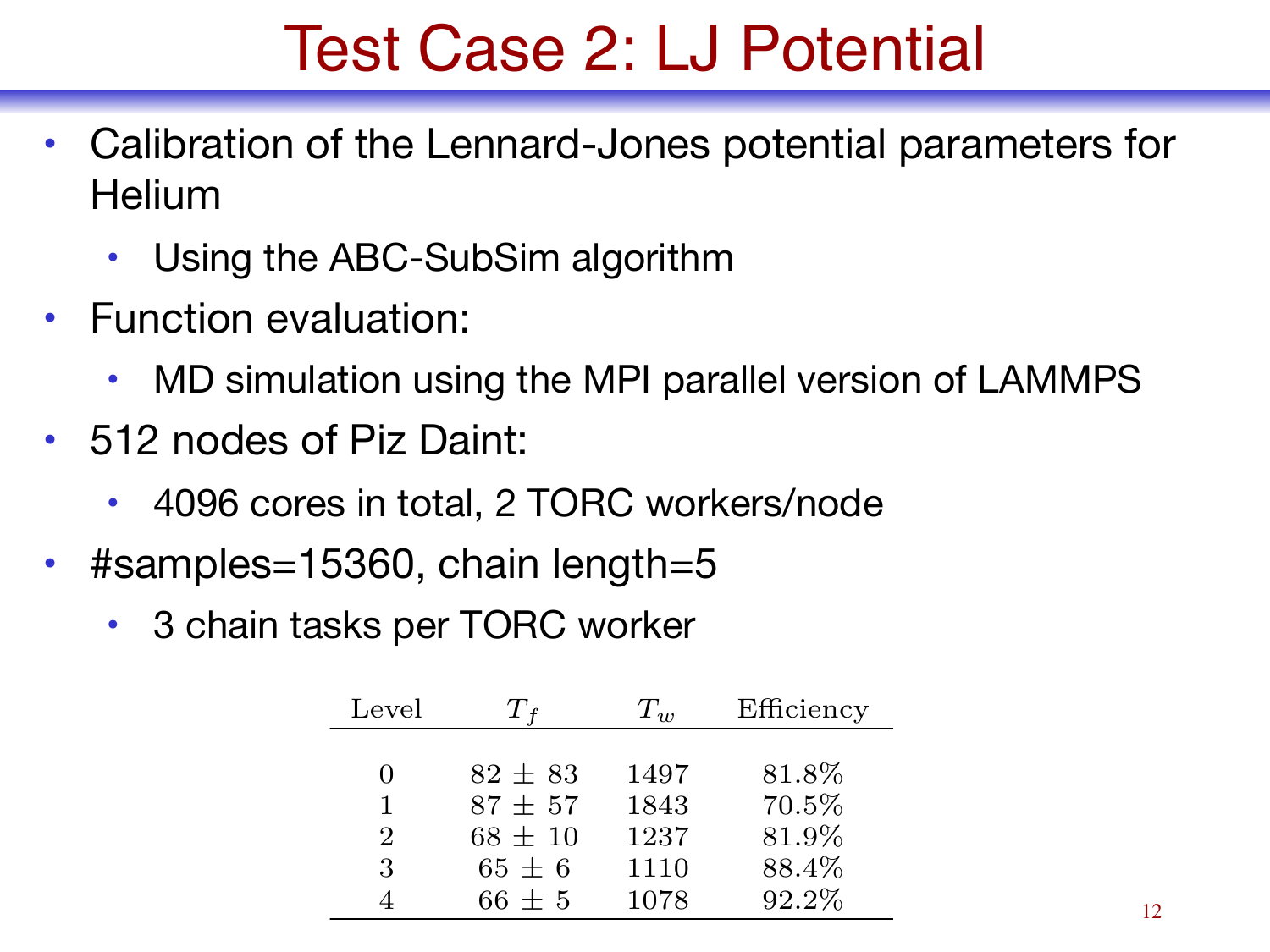# Software Installation

- Configure and Install \$ ./configure CC=mpicc --prefix=\${HOME}/usr/torc --withmaxvps=48 \$ make \$ make install
- \${HOME}/usr/torc/bin should be added in \$PATH
- torc\_flags and torc\_libs are 2 useful scripts for easy compilation of applications
- \$ torc\_cflags

-I/cluster/home/mavt/chatzidp/usr/torc/include -D\_REENTRANT

• \$ torc\_libs

-L/cluster/home/mavt/chatzidp/usr/torc/lib -ltorc –lpthread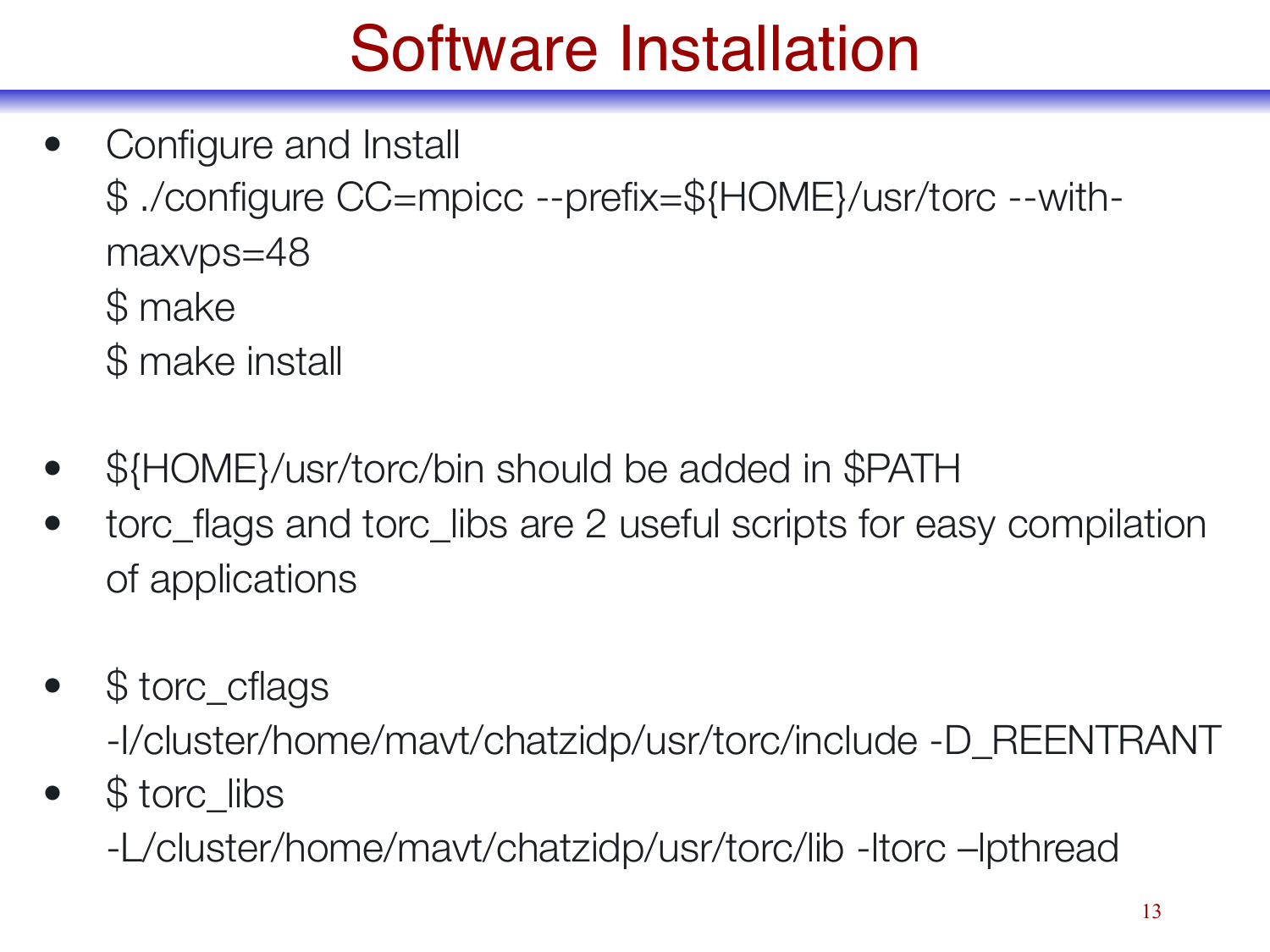# **Compilation**

\$ cat Makefile

MPICC=mpic++ CFLAGS=-O3 -pthread -std=c++11 -fpermissive CFLAGS+=`torc\_cflags` LIBS=`torc\_libs`

all: simpson\_torc

simpson\_torc: simpson\_torc.cpp \$(MPICC) \$(CFLAGS) -o simpson\_torc simpson\_torc.cpp \$(LIBS)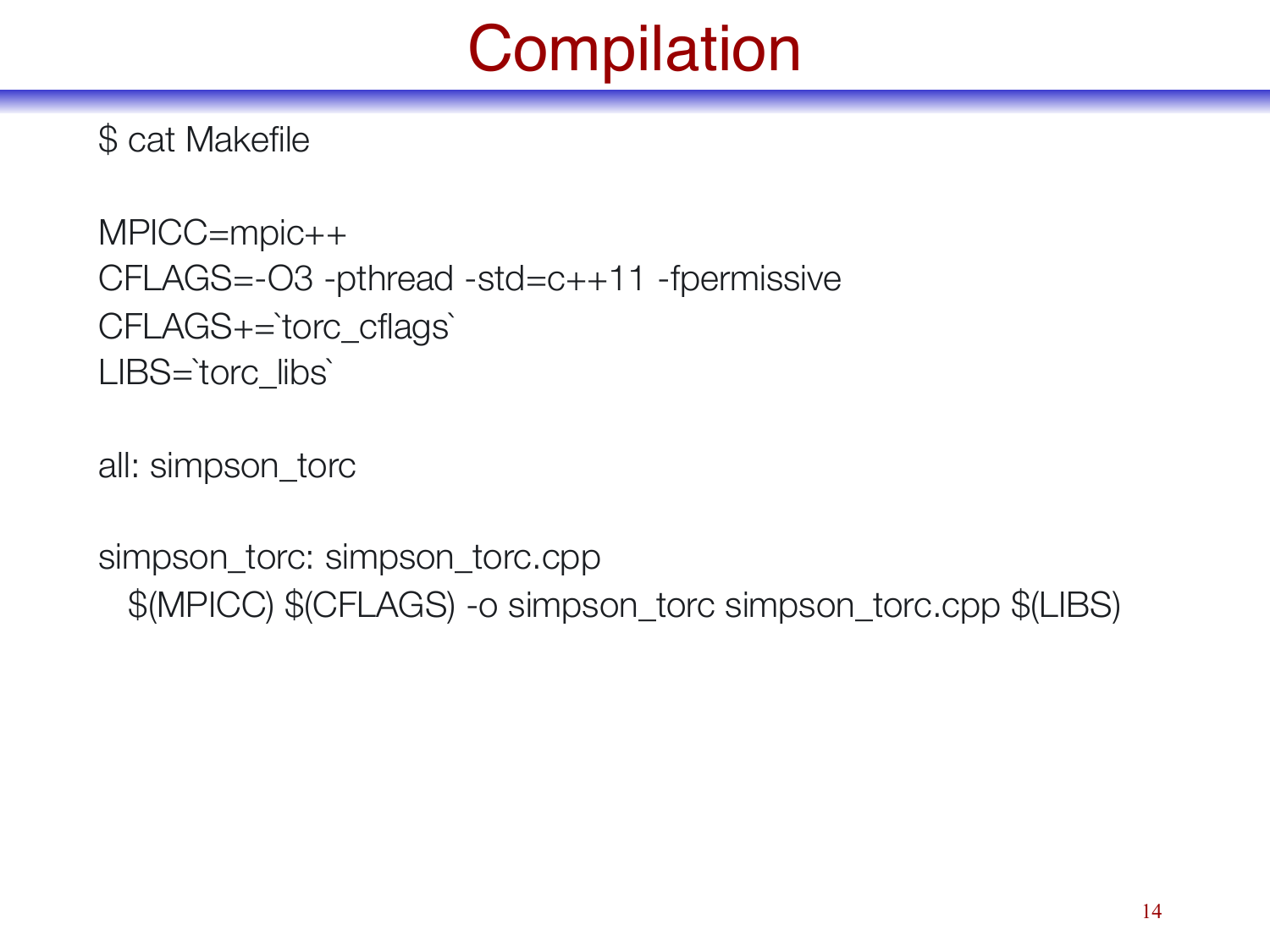# Brutus Node, 8 cores, MPICH2

#### **1 process, 1 worker/process**

[chatzidp@a6096 examples\_torc]\$ time mpirun -env TORC\_WORKERS 1 -n 1 ./ simpson\_torc 7.84669

real 0m11.683s user 0m11.669s sys 0m0.010s

#### **1 process, 8 workers/process**

[chatzidp@a6096 examples\_torc]\$ time mpirun -env TORC\_WORKERS 8 -n 1 ./ simpson torc 7.84669

real 0m1.730s user 0m11.416s sys 0m0.060s